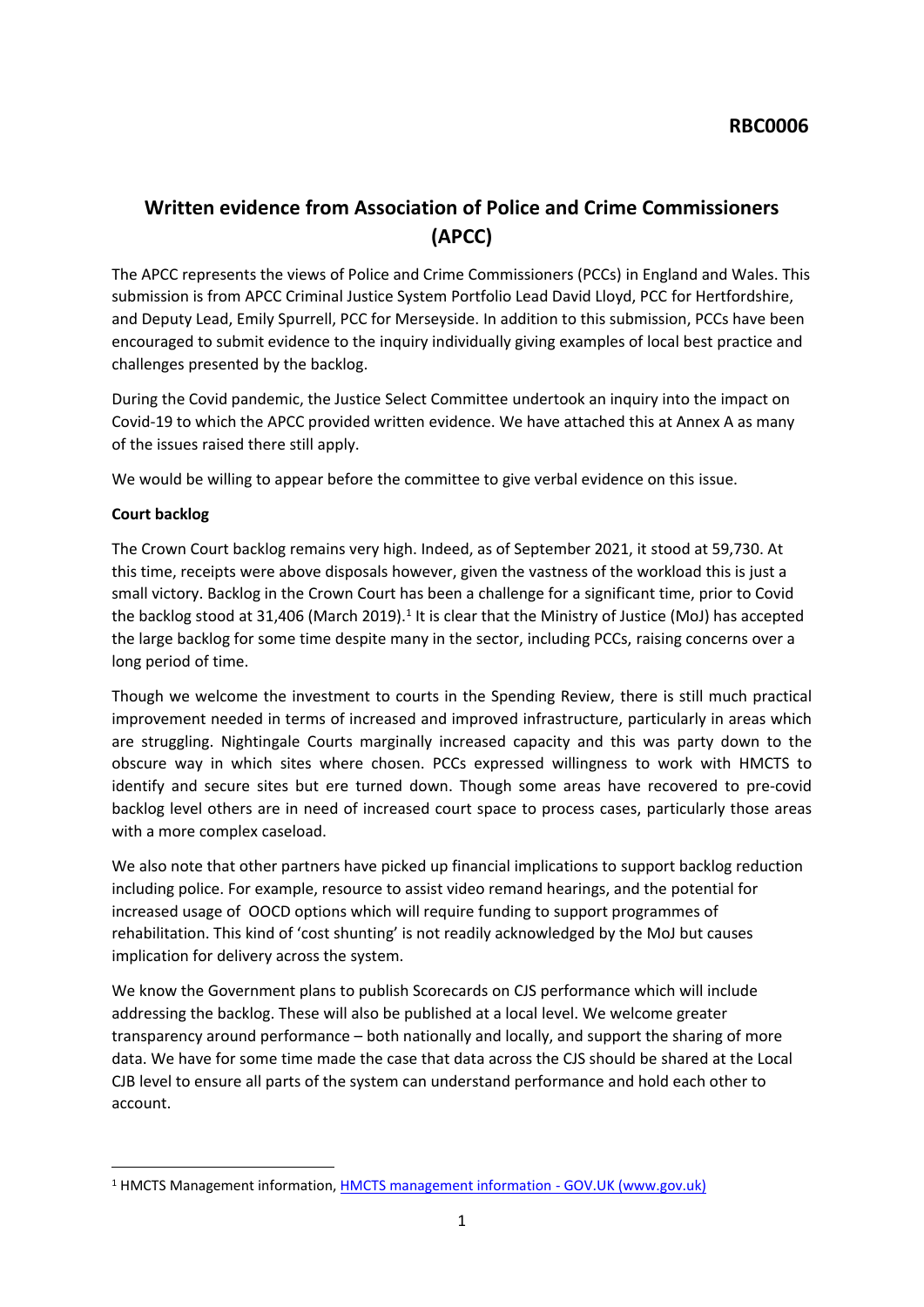It is key though that when performance is shared, this is done so not to punish but rather to understand where system failings are taking place and enable all partners to come together to deliver improvements and share best practice.

## **Local partnerships working and data sharing**

We recently responded to the PCC review part two consultation with recommendations which highlighted the need for improved accountability in local partnerships.

The majority of PCCs chair their Local Criminal Justice Board (LCJBs), through this role they bring operational and strategic decision makers to the table to discuss performance. These boards proved critical in responding to the pandemic by bringing partners together. It is imperative that PCC are able to hold the system to account for performance though such forums.

Similarly, though locally, through the LCJB there has often been effective communication, there is a disconnect between national and local decision making. There is still a pressing need to allow and encourage greater flexibility and innovation at the local level through offices such as the PCC.

Building upon concerns raised in Annex A, the data sharing picture, though improved is still patchy and not good enough. Data is often inconsistently marshalled and shared limiting the ability of PCCs and other partners to see 'real time data' that would capture 'the big picture' in their areas and set priorities and commission services accordingly. Data sharing with PCCs and CJS partners (including the CPS, Her Majesty's Courts and Tribunal Service (HMCTS) and National Probation Service) is of particular concern with PCCs currently limited in their ability to constructively challenge and support these provisions on behalf of the public. National data from the CJS is often very difficult for PCCs to obtain and when provided is sometimes considerably out of date. There are gaps with regards to benchmarking and timely publication of national datasets which are hard for PCCs to influence.

Where local data sharing is good this is often reliant on personal relationships and ad-hoc arrangements and would benefit from standardisation. Many barriers to data sharing are seen as cultural or attitudinal rather than legal with a lack of a clear expectation that data will be shared established from parent ministries and departments of central government.

This contributed to an inability to fully comprehend the issues around the backlog or to hold the systema countable.

We have recommended that LCJB be placed on a statutory footing and that the Government should produce a national standard of expectation with regards to data sharing between CJS agencies and PCCs supported by a national framework to enable meaningful comparison and performance management. Both recommendations would aid in understanding the backlog at a local level and in driving forward performance.

We would be happy to share a full version of these recommendations to the committee.

## **Public confidence, and victims and witness care**

Public confidence in the system has been shaken dramatically by a number of significant events including the murder and handling of the case of Sarah Everard and recent HMICFRS reports highlighting the exceptionally low rape prosecutions and charge rate. Most recently the ONS published its national statistics on domestic abuse, demonstrating that though reporting to police is going up, the downward trend in charging continues.